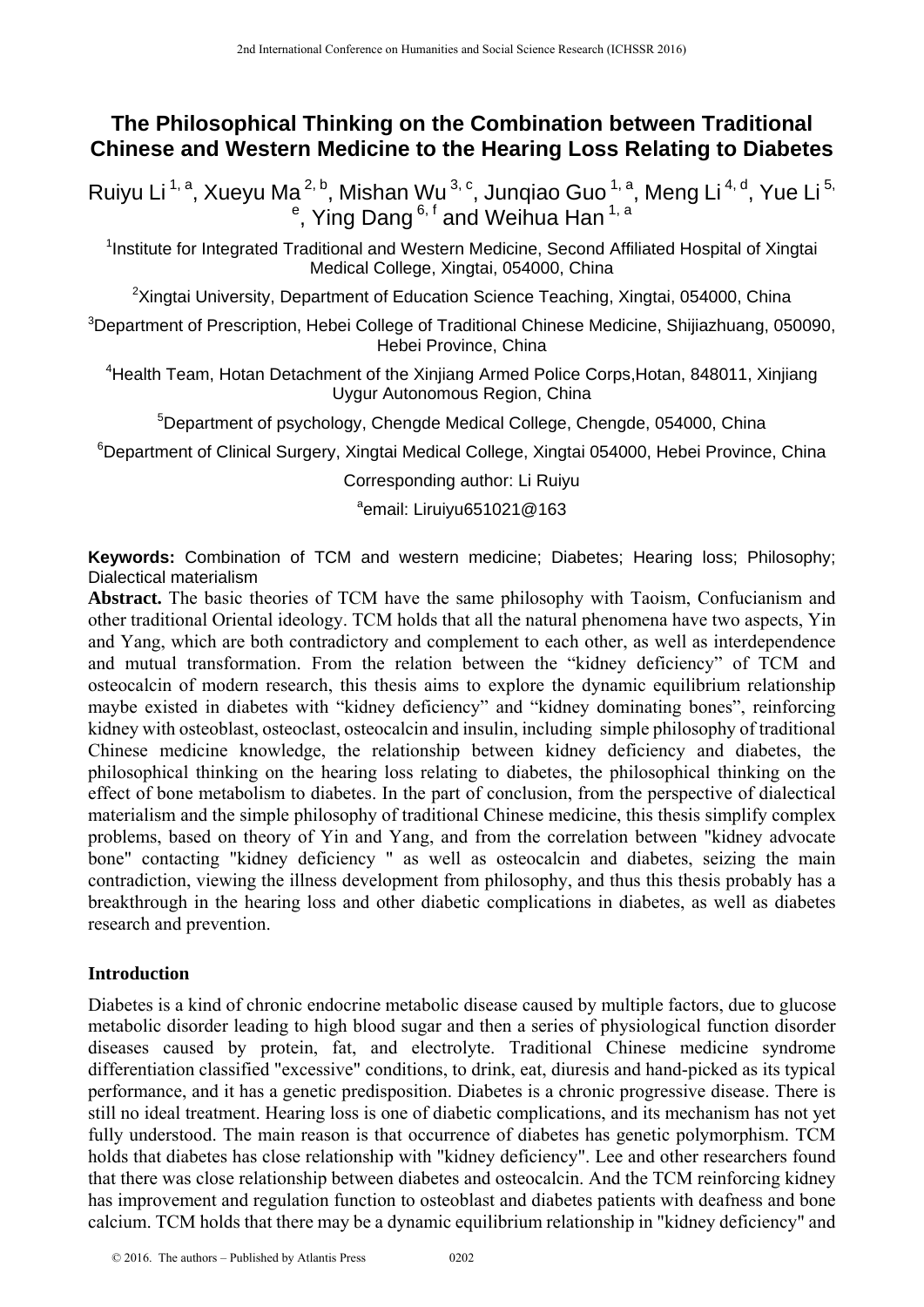"kidney advocate bone", reinforcing kidney with osteoblast, osteoclast, osteocalcin and insulin. This paper preliminary has the following thinking from philosophy.

## **Philosophical Thinking on Diabetic kidney Deficiency and Kidney Advocating Bone, Osteoblast and Osteocalcin Secreting Insulin**

**Knowledge on the Naive Philosophy of TCM.** The basic theories of TCM have the same philosophy with Taoism, Confucianism and other traditional Oriental ideology. TCM holds that all the natural phenomena have two aspects, Yin and Yang, which are both contradictory and complement to each other, as well as interdependence and mutual transformation. Everything in the universe is made up of wood, fire, earth, metal and water of five basic elements. Everything is in permanent change, and gains the dynamic balance and harmony in the changes. These naive philosophies are used to explain the disease mechanism and to find the strategy of prevention and treatment of disease, and formed early basic thought of traditional Chinese medicine. Yin and Yang are against each other, mutual restriction and mutual exclusion, and achieve the relative dynamic balance to its unified. Engels said: "In a living organism, we see all the smallest part and larger organs continuing movement, the movement in the normal period of life takes the sustainable balance of the body as the result, and often is in the movement. This is the unity of the movement and cooperation." Yin and Yang adjust each other and maintain the relative balance, which is the basic condition for the normal life activities.

**The Relation with Kidney Deficiency and Diabetes.** In TCM, diabetes was called "emaciation thirst", and "emaciation thirst" closely related to the kidney deficiency, which means the body loss balance of Yin and Yang and performs the kidney deficiency. There are many records on it. Emaciation-thirst Disease is easy to viscera, and kidney deficiency can deafness, blindness, cataracts and so on. In China, Zhang Hui found the "lumbar debility of diabetes has close relationship with kidney". Tan<sup>[8]</sup> researches "the relation between kidney deficiency and family heredity of diabetes", "the distribution characteristics of kidney deficiency as well as a research to gene expression profiles and diabetic pedigree", which illustrate the close relationship with diabetes From the angle of kidney deficiency. Generally, there is relation between the diabetes and kidney deficiency. By means of drug test, it found that the rat with kidney deficiency has a bone metabolism disorder of two gene regulation line, nerve-endocrine-immune and nerve-endocrine-bone metabolism. Reinforcing kidney can correct this network function[9].

**The Philosophy to the Hearing Loss of Diabetes.** Dialectical materialism thought that all things in the world is something internal contradictory relationship between the two sides, both opposite and unified things change and development. The Hearing Loss of Diabetes, the first should be "emaciation-thirst", and then hearing Loss, kidney deficiency is fundamental, and the hearing Loss is just the sign, because diabetes importantly lies on the kidney deficiency. At present, the occurrence of diabetes complicated with hearing loss nature is neither the concept of point, nor the line, its performance for the multi-level and multi-channel is complex network system. Dialectical materialism thought that constituting things lie in all aspects of a variety of contradictions, which requests us to unify materialist dialectics and Key Theory together. We should find out the various aspects of things, and distinguish between primary and secondary, seize the main contradiction and conflict. Because the nature of things is mainly depended by the key aspect of principal contradiction, we can't reverse the primary and secondary. Lee found that there was close relationship between diabetes and osteocalcin, and TCM to reinforce kidney can improve osteoblast and osteocalcin of diabetes patients with deafness. According to the theories on "kidney dominating bones" and "kidney opening at ear", the author puts forth the scientific hypothesis on the integrative theory between reinforcing kidney and "diabetes- kidney-bone-ear". (diabetes with hearing loss by kidney deficiency→ reinforcing kidney→ osteoblast→ osteocalcin→ reinforcing the expression of insulin in islet cells→ hypoglycemic effect→ improving hearing). With the guidance of TCM, the author analyzes the relationship between "kidney" and "osteocalcin", and highlight the advantages and characteristics on cooperation of Chinese and western medicine. Therefore, diabetes complicated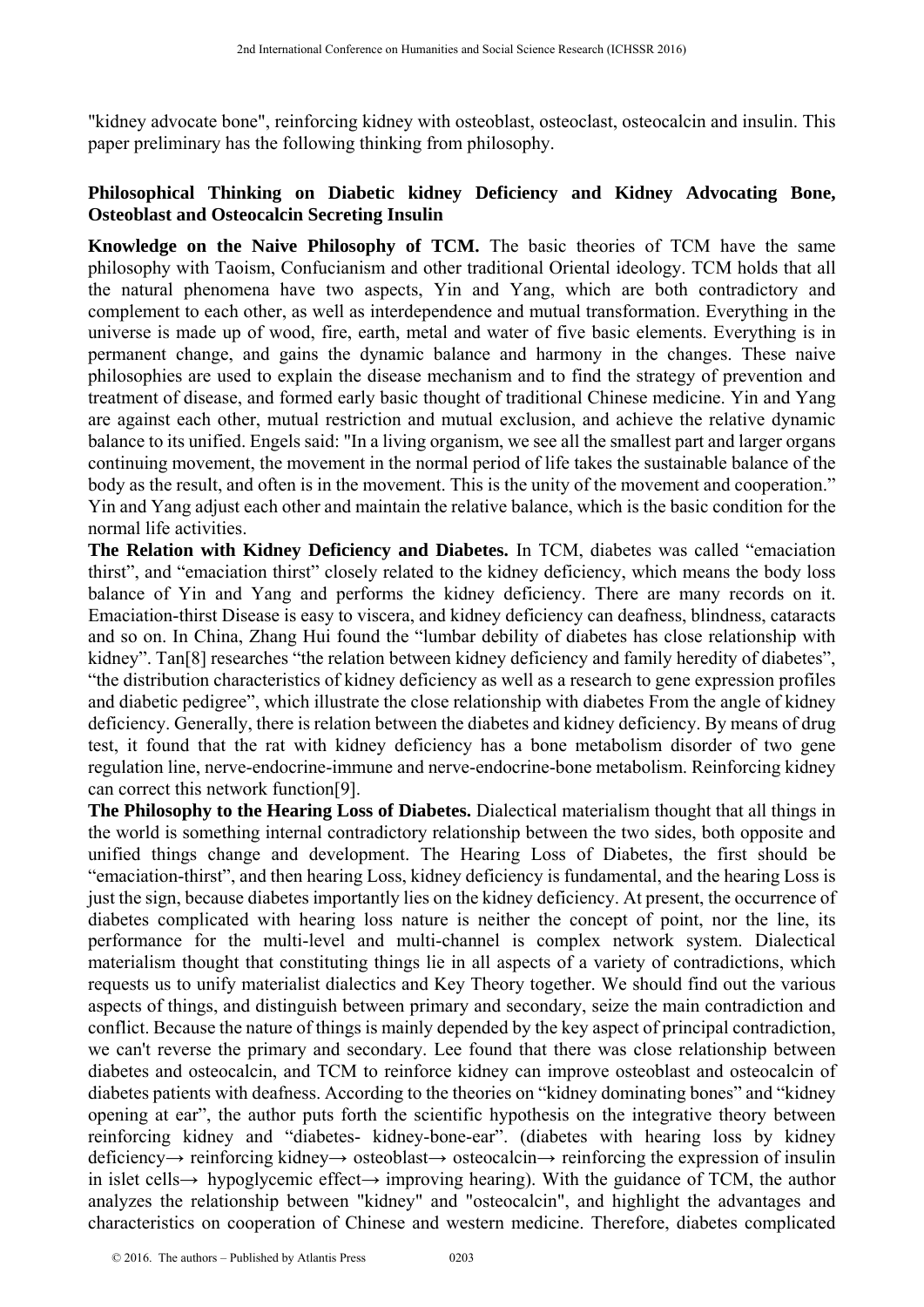with hearing loss should depend on the principal contradiction, disorder of Yin and Yang on kidney deficiency, then leading to influence the insulin secretion by osteoblast, osteoclast, and osteocalcin. Secretion shortage of insulin can aggravate the imbalance of Yin and Yang.

### **Philosophy on the Effect of Bone Metabolism to Diabetes**

Hearing loss caused by diabetes is mainly because of secretion shortage of insulin, and leads to the imbalance of osteoblast, osteocalcin and insulin. According to the theory of "kidney advocate bone", the author regards bone metabolism formed by the "kidney deficiency" as the main contradiction.

Normal bone metabolism: normal bone metabolism in body is a complex process in which the bone tissue continues to renovate, including two aspects of bone resorption and bone formation. Generally, this process order: activation→ bone resorption→ bone formation. Firstly, osteoclasts involved in bone resorption are activated, which dissolve matrix, remove the calcium in bone out and reinforce the bone resorption. Then, there are forming the osteocyte in the surface of the bone resorption. Osteoblasts synthesize bone matrix of non-mineralization, and send the calcium to calcification zone. Finally, crystallization of calcium and phosphores gradually deposit in bone matrix, and then calcification of bone matrix forms the bone tissue. In the process of bone metabolism, a certain amount of bone tissue is absorbed daily, and certain amount of bone tissue is formed. Both of them are balanced, which plays an important role in maintaining the bone mineral density [10]. Reconfiguration process of skeletal system penetrates the whole life, and the whole process is regulated by the partial or entire factors [11-13].

Gopalakrishnan reports that high glucose (16.5mmol/L and 49.5mmol/L) can show the concentration dependent to inhibit mesenchymal cells in bone marrow to differentiate into osteoblasts. The studies of Zhen show that osteoblasts derived from the skull are inhibited to differentiate in the high glucose environment. Under high glucose (22 mmol/L and 44 mmol/L), calcium nodules formed by osteoblasts are not only less number than control group, but also the number of calcium deposition of single calcium nodules is less. High glucose (44 mmol/L) would obviously inhabit gene expression of Runx2, IGF-1 and IGF-1R in osteoblasts. All these imply that the effect of high glucose to osteoblasts is by influence the expression of Runx2, IGF-1 and IGF-1R. García-Hernández thought that the high glucose in extracellular fluid can change the mineralization function of osteoblasts. Meanwhile, Freude indicated that the environment with insulin would have the damage to osteoblasts, but they also thought that the reason that high glucose and insulin can increase the differentiation of osteoblasts may be due to the increasing of energy equilibrium [17-18]. Through the insulin signaling pathway, osteoblasts exposed to high insulin environment can increase the synthesis of collagen, the production of alkaline phosphatase and glucose absorption, which increase osteoblast differentiation and strengthen the function of osteoblast [19-21].

Kidney deficiency affects "kidney dominating bones" function, while "kidney advocate bone" function is reduced, which can cause the damage to bone metabolism of type 2 diabetes, lower bone transformation, and maybe inhabit the formation of osteoblasts as well as the resorption of osteoclast. But the inhibitory effect on bone formation is stronger. Given the gene research observation on the osteoblast expression in mice by Lee, the author found that the osteocalcin is a kind of protein that is regulated by the ESP. And ESP defect promotes the beta cell proliferation in mice, and increases insulin secretion. Osteocalcin can improve the level of insulin secretion, insulin sensitivity, and inhabit fat accumulation. Therefore, kidney deficiency would affect bone metabolism, and its abnormalities have an influence on the balance of osteoblast and osteoclast, which also would cause the damage to insulin secretion and its decline leads to hyperglycaemia. At last, the hyperglycaemia damage to bone metabolism.

#### **Conclusion**

Thinking is more important than collecting information, especially the philosophical thinking. Medicine is relatively slow progress in natural science (if not the slowest) subjects. The structure and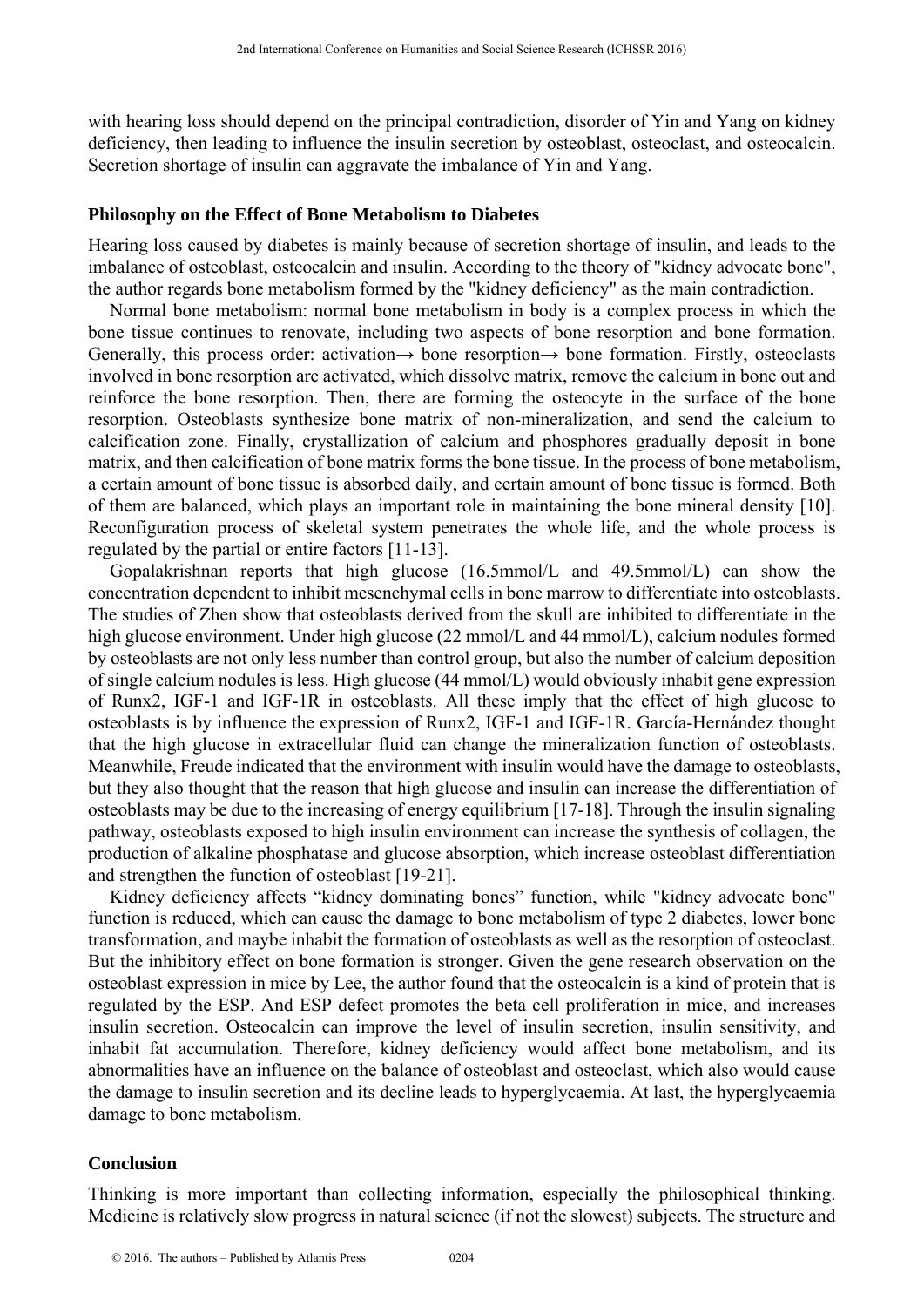function of human body as well as the interactions with drugs are so complex, and even in the contemporary the most advanced science and technology will be overshadowed by in front of it. The right conclusion, sometimes even still depends on ancient naive materialism view of traditional Chinese medicine to confirm. There is no limit to the number of the unknown, and the known is limited. On the way of exploring the unknown, confusion is not always a rushed traveler, instead it may be our partner at hand.

Dialectical materialism thinks that things are moving, changing and developing. We should view and understand the problem from the dynamic, developing, changeable aspect. In contemporary internet era, everything is related, mutual influence, and mutual balance, which provides a powerful ideological basis to find and solve problems. In terms of diabetes complicated with hearing loss, it is caused by a complex, multiple factors, more balance disorders system. At present, medical scientists all over the world in the prevention and control of diabetes research has done a lot of work, but very little breakthrough it has achieved. From the point of view of dialectical materialism and naïve philosophy of traditional Chinese medicine, we simplify complex problems. Based on theory of Yin and Yang, by "kidney advocate bone" relating "kidney deficiency" as well as the relation between osteocalcin and diabetes, we should seize the main contradiction, and view the illness development philosophically, which probably have a breakthrough on diabetes and diabetes with hearing loss as well as other complications in diabetes and prevention.

## **References**

- [1] Lee N K, Sowa H and Hinoi E: Cell. Vol. 130 (2007). p. 456-469
- [2] Wei Shuangping, Li Meng and Li Ruiyu: Tissue engineering research in China Vol. 17(2013). p. 2003-2090
- [3] Li Ruiyu, Li Meng and Guo Ynling: New TCM Vol. 43 (2011). p. 32-33
- [4] Chen KJ and Xu H: European Rev Vol. 2003, 11 (2003). p. 225-235
- [5] Kaptchuk TJ: *The Web That Has No Weaver: Understanding Chinese Medicine* (McGraw-Hill Education, Illinois 2000).
- [6] Zhang Hui, Ni Qing and Ren Yan: TCM Journal Vol. 51 (2010). p. 409-411
- [7] Zhang Hui,Wang Jingrong and Tan Conge: TCM Journal in Liaoning Vol. 37(2010). p. 1023-1025
- [8] Tan Conge, Wang Miqu and Ni Qing: TCM Journal in Liaoning Vol. 37(2010). p. 1197-1199
- [9] Shen Ziyin, Chen Yu and Huang Jianhua: Journal on the Combination of TCM and Western Medicine in China Vol. 26 (2006). p. 521-525
- [10] Raisz LG: J ClinInvest Vol. 115(2005). p. 3318-3325
- [11] Boyle WJ, Simonet WS and Lacey DL: Nature Vol. 423(2003). p. 337-342
- [12] Rauner M, Sipos W and Pietschmann P: Int Arch Allergy Immunol Vol. 143(2007). p. 31-48
- [13] Sipos W, Pietschmann P and Rauner M: Wien Med Wochenschr Vol. 159(2009). p. 230-234
- [14] Gopalakrishnan V, Vignesh RC and Arunakaran J: Biochem Cell Biol Vol. 84(2006). p. 93-101
- [15] Zhen D, Chen Y and Tang X: J Diabetes Complications Vol. 24(2010). p. 334-344
- [16] Garcia-Hernandez A, Arzate H and Gil-Chavarria I: Bone Vol. 50(2012). p. 276-288
- [17] Freude T, Braun KF and Haug A: J Mol Med (Berl) Vol. 90(2012). p. 1257-1266
- [18] Ferron M, Wei J and Yoshizawa T: Cell, 142(2010). p. 296-308